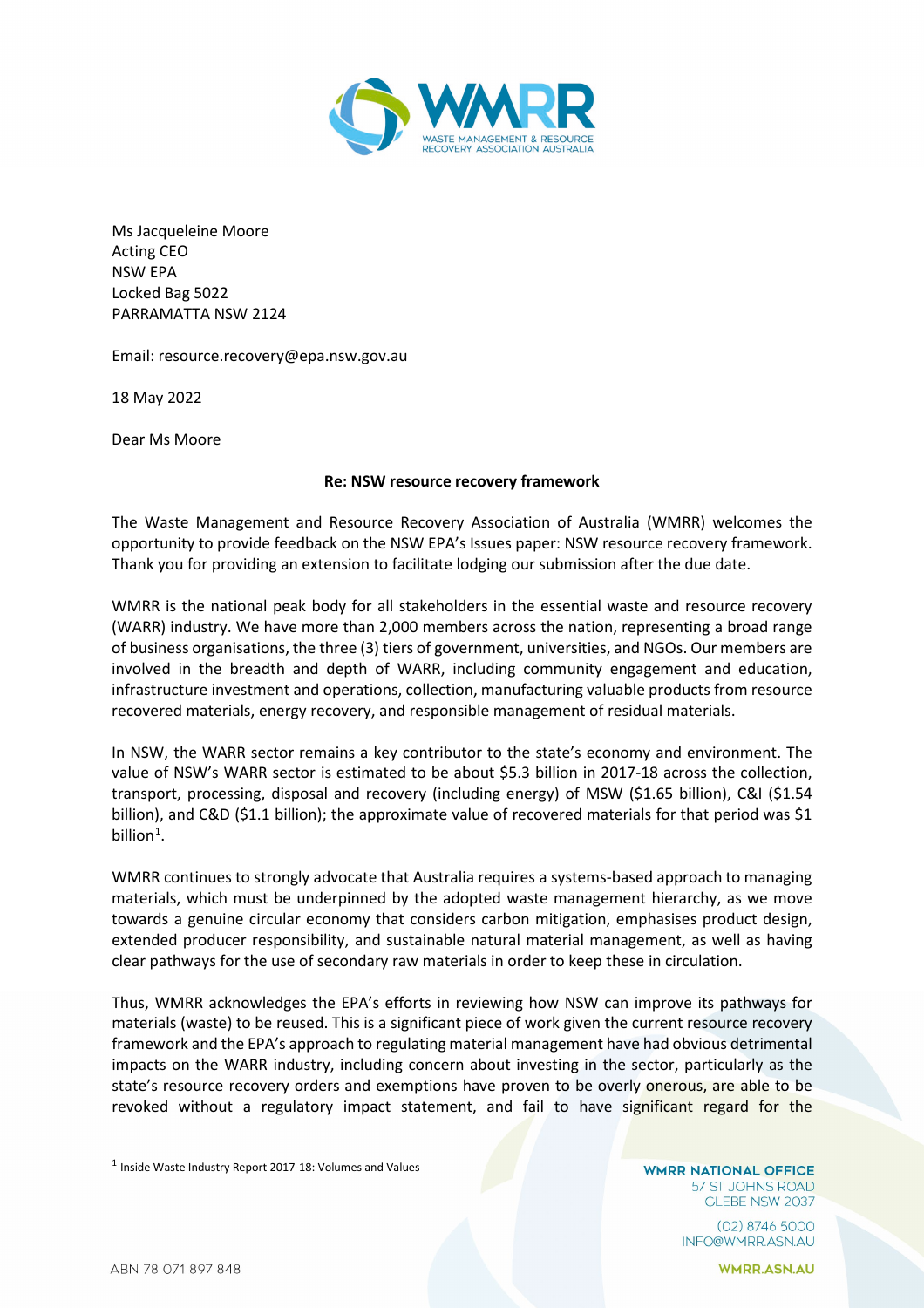

precautionary principle. Rather, the current regime often acts as a very blunt instrument that frustrates attempts to create secondary raw materials that would reduce reliance on virgin materials in NSW, serving often to simply erect barriers to moving materials through the supply chain.

While many of the problems related to the current framework are well documented in the issues paper, it does not analyse how the framework should and could underpin the creation of a circular economy in NSW; this may in part be due to the scope of the review, which scrutinises the existing model. It is unfortunate that the review does not adequately address the systemic shortcomings in the current NSW structure, which appear to come from a heavy-handed regulatory approach of preventing what the EPA has described previously as "opportunistic disposal of waste" by producers. This approach is vastly different to those undertaken by other Australian jurisdictions that have taken the opportunity in reviewing their legislative regimes to look at how to create frameworks that facilitate the creation of products that can compete with virgin materials. The review at present does not appear to stretch to this consideration and in the absence of this, NSW will continue to be challenged to reach 80% diversion by 2030.

Further, while the review does highlight the definition of waste (which is too broad in NSW, again impacting NSW's ability to create a circular economy), it fails to adequately address the role that the generator has in material selection and disposal, as well as classifying materials correctly (not just for disposal to landfill). It is WMRR's view that the NSW regime requires a significant paradigm shift supported with a systemic review of the current legislative framework to enable the movement of materials through the productive economy, keeping them at the highest and best use for as long as practicable.

WMRR's full submission, which notes additional challenges as well as articulates potential solutions, can be found below. WMRR would however, highlight the following key recommendations that we believe would enable NSW to improve and enhance its recovery and management of secondary raw materials:

- Moving to a **General Environmental Duty** framework to ensure that resources can move through the supply chain and continue to be reused, repaired, and re-manufactured, coupled with a **Declaration of Use** regime.
- **Clarifying clearly material inputs** to ensure that they meet the regulations imposed on WARR outputs; an example of this being a clear statement of the packaging allowed in the current compost order given the lack of alignment with council specifications for inputs.
- Developing and adhering to nationally consistent and adopted **testing and sampling** approaches such as NATA and Australian Standards testing regimes (as opposed to bespoke sampling and testing as was proposed in the draft Recovered Fines Order and Exemptions exhibited in February 2022), while ensuring that the NSW EPA's approach to contaminants is in line with all other jurisdictions in Australia, including, for example, asbestos.
- Creating **end of waste pathways** and revising the state's **definition of waste** to ensure that circular pathways such as re-use can occur.
- Developing a **separate statutory body** with a ring-fenced fund, similar to Sustainability Victoria and Green Industries SA, that will drive market development for secondary raw materials (as well as other strategic policies), built from a positive approach of creating<br>WMRR NATIONAL OFFICE

57 ST JOHNS ROAD GLEBE NSW 2037

 $(02)$  8746 5000 INFO@WMRR.ASN.AU

**WMRR.ASN.AU**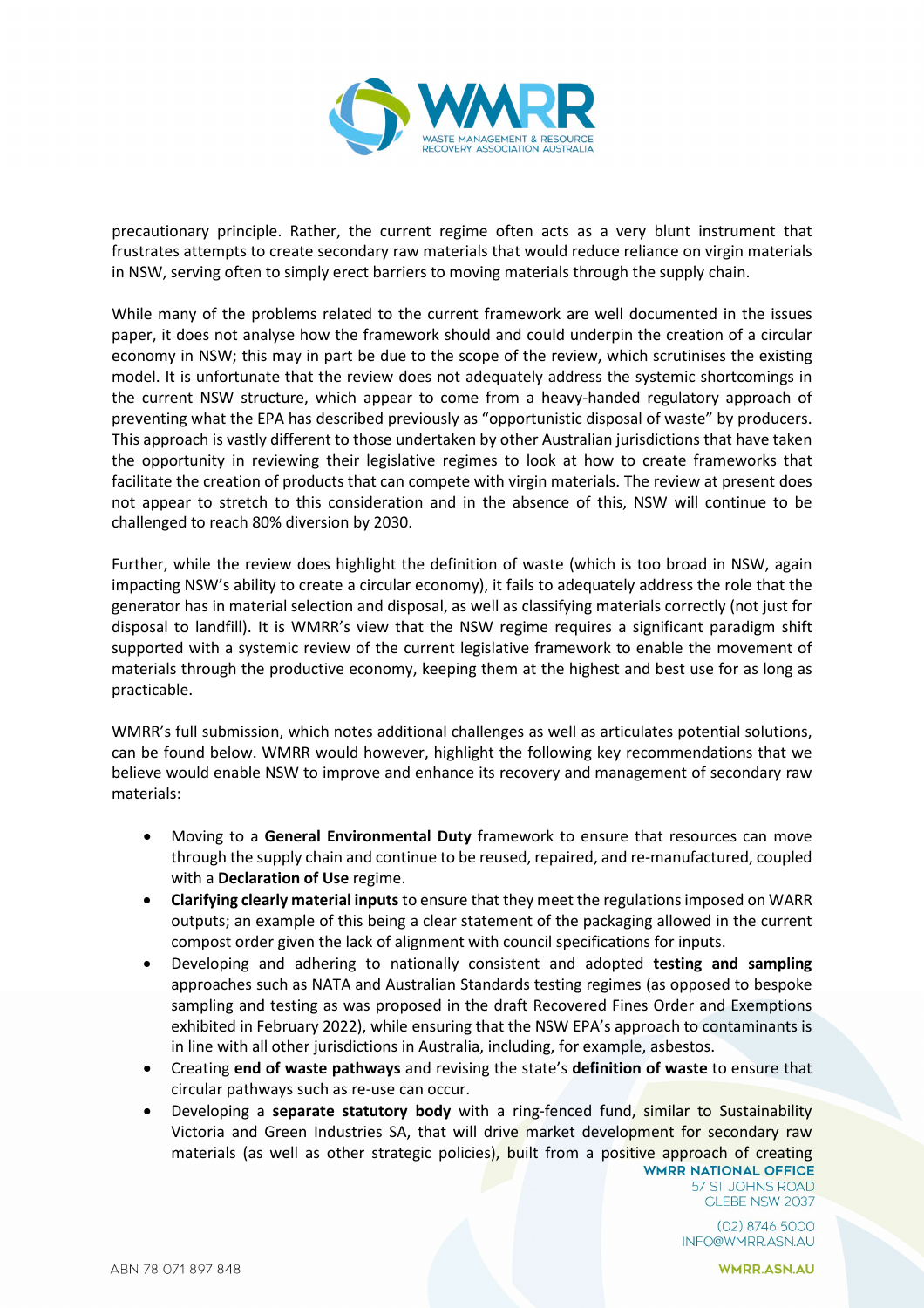

products from these materials. Meanwhile, the EPA should continue its role in regulation, compliance, and enforcement.

Please do not hesitate to contact the undersigned if you would like to further discuss WMRR's submission. Thank you.

Yours sincerely

Gayle Sloan **Chief Executive Officer** Waste Management and Resource Recovery Association of Australia

**WMRR NATIONAL OFFICE** 57 ST JOHNS ROAD GLEBE NSW 2037

> $(02)$  8746 5000 INFO@WMRR.ASN.AU

> > **WMRR.ASN.AU**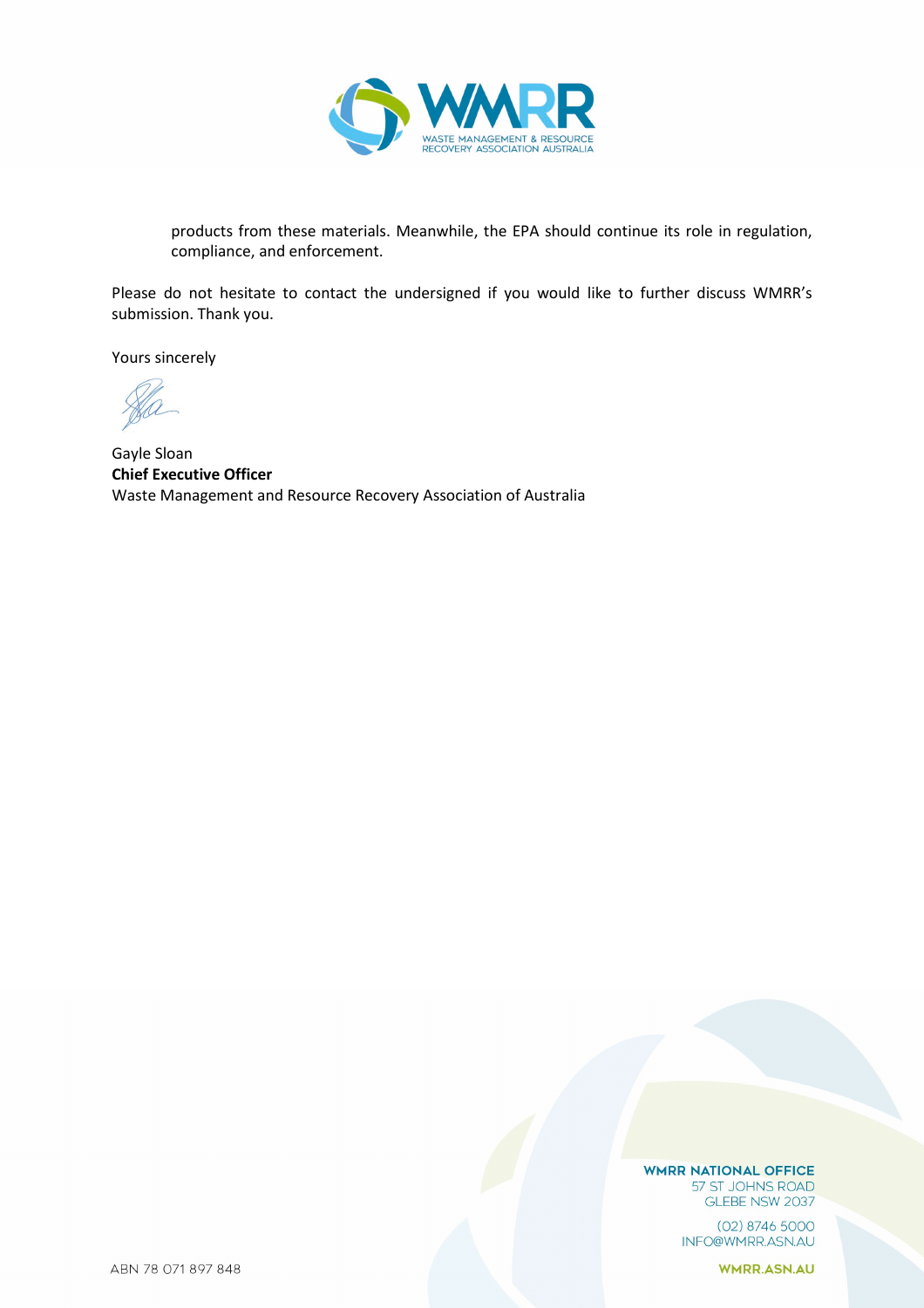

## **Submission**

|                           |            | RECOVERY ASSOCIATION AUSTRALIA                                             |                                                                                                                                                                                                                                                                                                                                                                                                               |
|---------------------------|------------|----------------------------------------------------------------------------|---------------------------------------------------------------------------------------------------------------------------------------------------------------------------------------------------------------------------------------------------------------------------------------------------------------------------------------------------------------------------------------------------------------|
| <b>Section</b>            |            | Question                                                                   | <b>WMRR's response</b>                                                                                                                                                                                                                                                                                                                                                                                        |
| Protecting<br>environment | the<br>and | What other risk-based approaches,<br>sustainability principles or criteria | As noted in the issues paper, there are several challenges associated with NSW's current<br>resource recovery framework and the overarching theme is that the EPA's resource recovery                                                                                                                                                                                                                         |
| human health              |            | could be used to assess and manage                                         | orders and exemptions have proven to be overly onerous, subjective, and lacking in                                                                                                                                                                                                                                                                                                                            |
|                           |            | the environmental and human risks                                          | transparency, with the process also being both time consuming and costly. Further, some                                                                                                                                                                                                                                                                                                                       |
|                           |            | of resource recovery?                                                      | orders tend to be overly prescriptive or suitably vague, causing uncertainty for industry.                                                                                                                                                                                                                                                                                                                    |
|                           |            |                                                                            |                                                                                                                                                                                                                                                                                                                                                                                                               |
|                           |            |                                                                            | The regime as it stands does not look to create secondary raw materials for use in a circular<br>economy; rather, it regulates "waste disposal" and in many ways, manages this closely to<br>avoid what is perceived in part as opportunistic waste disposal and levy avoidance. The<br>regime neither pays appropriate regard to the precautionary principle, nor where this<br>material has been generated. |
|                           |            |                                                                            | As detailed further in the next section, the framework, despite being a "resource recovery"                                                                                                                                                                                                                                                                                                                   |
|                           |            |                                                                            | framework, does not enable an end of waste process whereby the material transitions to a                                                                                                                                                                                                                                                                                                                      |
|                           |            |                                                                            | "resource" and out of the "waste system". The continued emphasis and language around                                                                                                                                                                                                                                                                                                                          |
|                           |            |                                                                            | waste management as opposed to resource or material management once the material's                                                                                                                                                                                                                                                                                                                            |
|                           |            |                                                                            | productive use as a secondary raw material has been demonstrated and has met all the                                                                                                                                                                                                                                                                                                                          |
|                           |            |                                                                            | requisite testing/specifications, is problematic particularly as the objective of this framework                                                                                                                                                                                                                                                                                                              |
|                           |            |                                                                            | is to enable the re-use of materials. These complexities create barriers when marketing                                                                                                                                                                                                                                                                                                                       |
|                           |            |                                                                            | products and given no such requirements exist for virgin material, result in the latter being                                                                                                                                                                                                                                                                                                                 |
|                           |            |                                                                            | preferenced, at times causing greater environmental harm.                                                                                                                                                                                                                                                                                                                                                     |
|                           |            |                                                                            | This review, which WMRR welcomes, presents a significant opportunity for the EPA to build                                                                                                                                                                                                                                                                                                                     |
|                           |            |                                                                            | a forward-thinking, future-proof framework that importantly, promotes and supports the                                                                                                                                                                                                                                                                                                                        |
|                           |            |                                                                            | development of products made from secondary raw material and lends itself to national                                                                                                                                                                                                                                                                                                                         |
|                           |            |                                                                            | harmonisation. WMRR continues to advocate for a consistent national approach to material                                                                                                                                                                                                                                                                                                                      |
|                           |            |                                                                            | management, including managing waste as a resource, and if the NSW government is                                                                                                                                                                                                                                                                                                                              |
|                           |            |                                                                            | genuinely committed to driving greater circularity in the supply chain and reducing carbon                                                                                                                                                                                                                                                                                                                    |
|                           |            |                                                                            | emissions, then WMRR strongly recommends that the EPA considers South Australia's                                                                                                                                                                                                                                                                                                                             |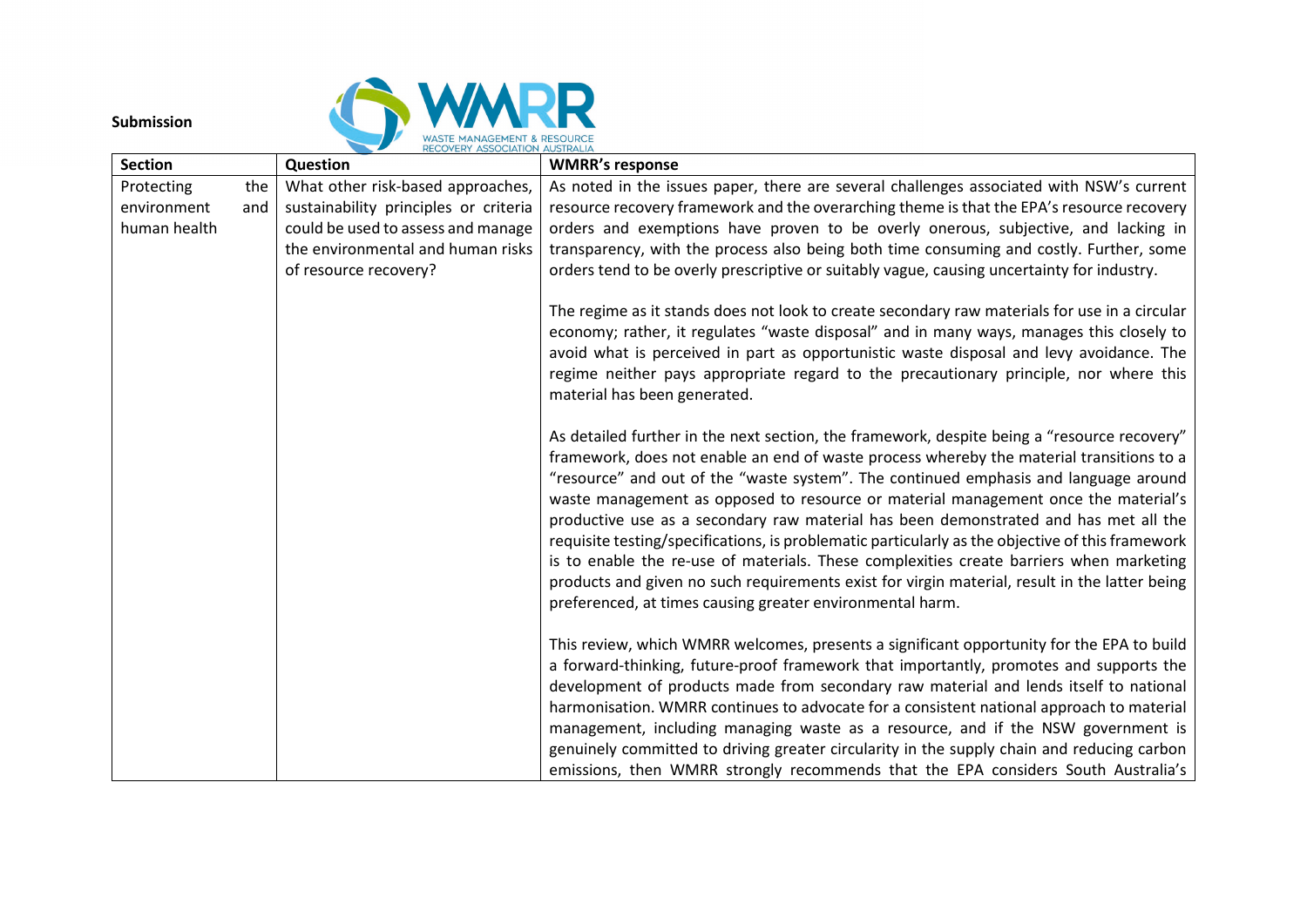

General Environmental Duty (GED) framework, which has also been rolled out in Victoria, WASTE MANAGEMENT & RECOVERY ASSOCIATION ASSUMPTED BY Declarations of Use.

|                                  | A GED model creates a practical framework that enables the recovery of materials that can<br>be used safely through the supply chain. Importantly it imposes a positive obligation on a<br>person who is engaging in an activity to proactively eliminate or otherwise reduce risks of<br>harm to human health or the environment from pollution or waste 'as reasonably as<br>practicable', it also requires that the material is 'fit for purpose', creating the ability to<br>compete with virgin material in a far more realistic, time managed process for approval.                                                                                                                                                                                                                                                                                                                                                                                                                                                                                                                                                                                                                             |
|----------------------------------|-------------------------------------------------------------------------------------------------------------------------------------------------------------------------------------------------------------------------------------------------------------------------------------------------------------------------------------------------------------------------------------------------------------------------------------------------------------------------------------------------------------------------------------------------------------------------------------------------------------------------------------------------------------------------------------------------------------------------------------------------------------------------------------------------------------------------------------------------------------------------------------------------------------------------------------------------------------------------------------------------------------------------------------------------------------------------------------------------------------------------------------------------------------------------------------------------------|
|                                  | While WMRR acknowledges the EPA's efforts in reviewing how NSW can improve its<br>pathways for materials to be recycled and reused, the regulator should go one step further<br>in considering how waste material is classified at first instance, as well as ensuring that it puts<br>in place risk-based approaches based on where material is derived from as well as material<br>end use. Doing so will allow businesses that are currently managing their environmental risks<br>and following good management practices to continue to ensure compliance and meet their<br>obligations in a less prescriptive and time-consuming manner, without requiring a highly<br>prescriptive and specific NSW RRO to be in place. A national GED framework could also<br>facilitate this with the added benefit of allowing for a genuine national common market for<br>secondary raw materials, greater coordination and collaboration with regulators and other<br>industry stakeholders to improve practices and environmental performance, and reducing<br>unnecessary regulatory and financial burdens that have the perverse effect of restricting the<br>creation and demand for these materials. |
|                                  | As such, WMRR urges the EPA to consider how it can move to a GED model and in doing so,<br>collaborate with Victoria and South Australia to drive a nationally consistent regulatory<br>framework.                                                                                                                                                                                                                                                                                                                                                                                                                                                                                                                                                                                                                                                                                                                                                                                                                                                                                                                                                                                                    |
| How can the framework<br>be      | Implementing a GED framework in NSW would achieve this by requiring the processor of                                                                                                                                                                                                                                                                                                                                                                                                                                                                                                                                                                                                                                                                                                                                                                                                                                                                                                                                                                                                                                                                                                                  |
| structured to deal with new and  | materials to comply with the framework objectives of developing safe products. If the NSW                                                                                                                                                                                                                                                                                                                                                                                                                                                                                                                                                                                                                                                                                                                                                                                                                                                                                                                                                                                                                                                                                                             |
| emerging waste<br>streams<br>and | EPA provided clear and unambiguous guidance documentation on the testing and                                                                                                                                                                                                                                                                                                                                                                                                                                                                                                                                                                                                                                                                                                                                                                                                                                                                                                                                                                                                                                                                                                                          |
| mitigate the risk of cumulative  | requirements to be satisfied, allowing private operators to conduct these rather than having                                                                                                                                                                                                                                                                                                                                                                                                                                                                                                                                                                                                                                                                                                                                                                                                                                                                                                                                                                                                                                                                                                          |
| impacts from legacy and emerging | to wait on the EPA to have sufficient resources or prioritise this work, then lengthy delays in                                                                                                                                                                                                                                                                                                                                                                                                                                                                                                                                                                                                                                                                                                                                                                                                                                                                                                                                                                                                                                                                                                       |
| contaminants?                    | developing specific RROs could be avoided. Placing this obligation on the processor with the                                                                                                                                                                                                                                                                                                                                                                                                                                                                                                                                                                                                                                                                                                                                                                                                                                                                                                                                                                                                                                                                                                          |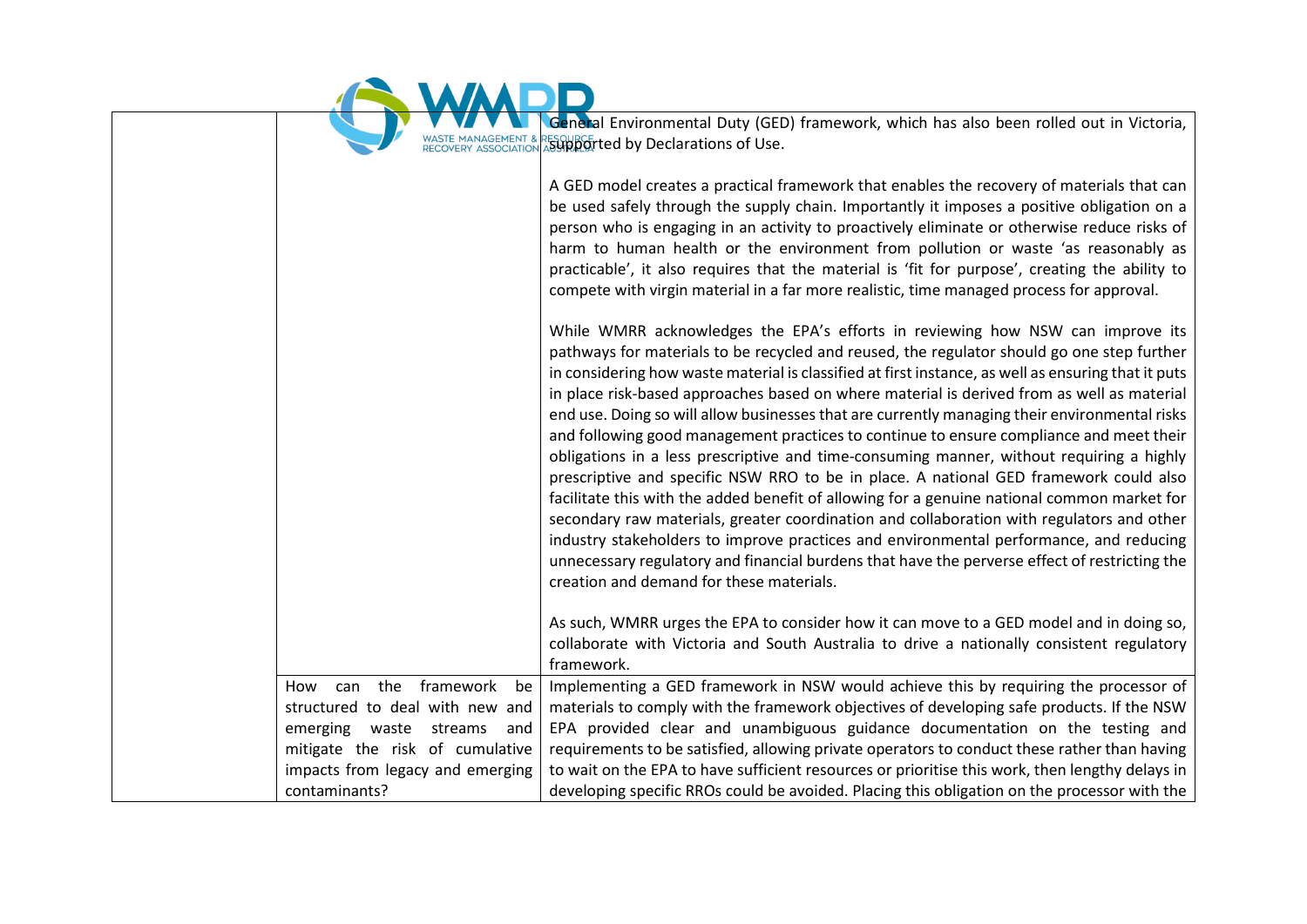|                                                          | RECOVERY ASSOCIATION                                                                                                                                                                                                   | supporting declaration of use could ensure that new products are developed from emerging<br><b>Streams in a timely manner.</b>                                                                                                                                                                                                                                                                                                                                                                                                                                                                                                                                                                                                                                                                             |
|----------------------------------------------------------|------------------------------------------------------------------------------------------------------------------------------------------------------------------------------------------------------------------------|------------------------------------------------------------------------------------------------------------------------------------------------------------------------------------------------------------------------------------------------------------------------------------------------------------------------------------------------------------------------------------------------------------------------------------------------------------------------------------------------------------------------------------------------------------------------------------------------------------------------------------------------------------------------------------------------------------------------------------------------------------------------------------------------------------|
|                                                          |                                                                                                                                                                                                                        | Clear guidelines of emerging contaminants and acceptable levels of use could be developed<br>by national regulators, for example by way of a National Environment Protection Measure<br>(NEPM) based on product use, that could be adhered to be processors. This represents a<br>clear and certain way of managing materials, as well as ensures national consistency - as<br>opposed to the current approach on asbestos which is out of step with other states - which<br>would assist in keeping NSW competitive.                                                                                                                                                                                                                                                                                      |
|                                                          |                                                                                                                                                                                                                        | Importantly, in being the regulator and therefore the 'custodian' of the environment, the<br>EPA should also place the same emphasis on material inputs to reflect the proposed outputs<br>and chemical levels sought. WMRR proposes that the EPA first addresses municipal FOGO as<br>it is a priority action within the Waste and Sustainable Materials Strategy (WASM). In this<br>area, the EPA must consider and develop clear and definitive statements as to the what can<br>go into the FOGO stream, particularly given the presence of PFAS in packaging, and then<br>ensuring that these inputs are reflected in local government specifications within these<br>contracts.                                                                                                                      |
| Resource<br>recovery<br>and circular economy<br>outcomes | What options exist to facilitate<br>better circular economy outcomes<br>certainty<br>and<br>improve<br>for<br>innovation, business, investment<br>within<br>participants<br>and<br>the<br>resource recovery framework? | Although the term "circular economy" has been used widely by the NSW government in its<br>WASM and by the regulator, including in this issues paper, there still appears to be a lack of<br>understanding of what a circular economy entails as seen in the EPA's continued reference<br>to "waste", which is designed out (along with pollution) in the first instance in a true circular<br>economy. As the EPA's remit is to regulate "waste" materials, there may be limitations on<br>how much the EPA can influence design and the circular economy in NSW without a shift (as<br>we have seen in Victoria) towards placing the obligation on the generator of waste materials,<br>which would lead to greater consideration of material management (e.g., increased reuse<br>and repair) and value. |
|                                                          |                                                                                                                                                                                                                        | The question that is still not adequately considered by governments is how generators of<br>products could be required to design waste out in the first instance and if they fail to do so,<br>how they could fund the management of materials to enable re-use and repair. If these do                                                                                                                                                                                                                                                                                                                                                                                                                                                                                                                    |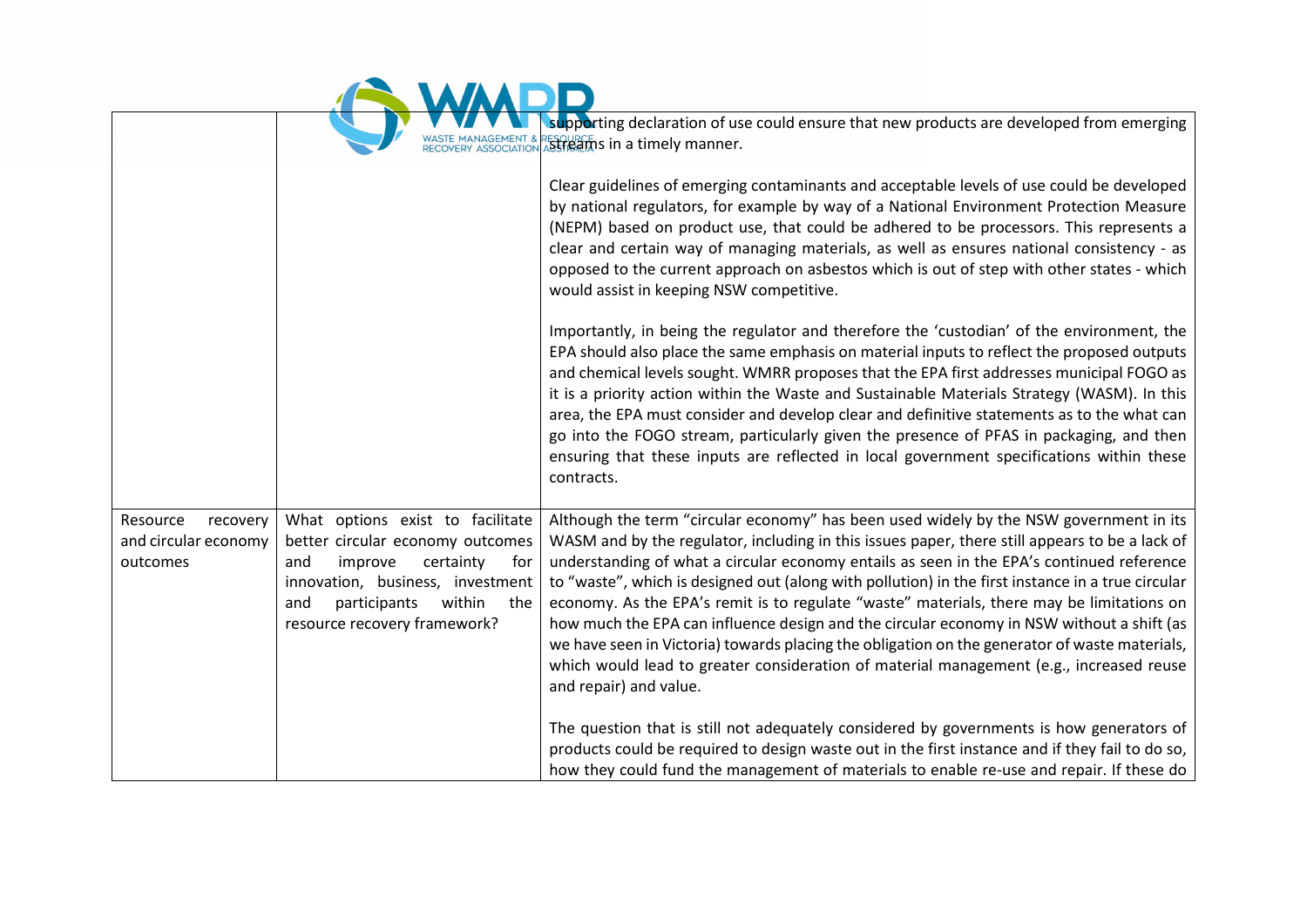

not succeed, then we must consider how generators could contribute to the costs associated **With managing their materials at end-of-life.** 

To move towards a true circular economy, there must be real shift in focus from the end-ofpipe (i.e., what can we "make" from this "waste", what "bin does it go in?) to material design and generator accountability. While this may arguably not be in the EPA's remit (hence the need for a separate agency as discussed later in this submission), it is absolutely in the EPA's remit to apply the same regulatory focus on material inputs into the economy and therefore the environment, as well as the WARR process. There must be an understanding and an acknowledgement that WARR facilities are recipients of materials, not generators; yet, it is only the WARR industry that carries the contingent liability or products receipted and processed, with severe potential penalties.

Further, as noted in the paper, the definition of "waste" requires a review to ensure it does not inhibit circularity within NSW. For example, surplus donated food to a food rescue service could technically fall within the definition, and therefore would attract the need for a license to receive such 'waste' and all the other obligations that goes with this. If NSW wants to genuinely create a circular economy, it must commence a review based on first principles to consider what materials and waste are, and how these should be managed within the regulatory framework.

WMRR reiterates the following improvements to the framework:

- A move to the GED approach, supported by Declarations of Use as highlighted above, where risk-based assessments and determinations are at the centre of application processes, and are funded and driven by processor. Products are to be used only for the purpose(s) declared.
- Guidelines for applicable levels of contaminants and inclusions clearly stated and publicised, depending on intended use of the secondary raw materials.
- A clear ability to trial product development with supporting regulatory pathways, including timely temporary licenses and approvals.
- A balanced and equal regulatory approach towards managing the inputs, i.e., the materials that the WARR industry receipts.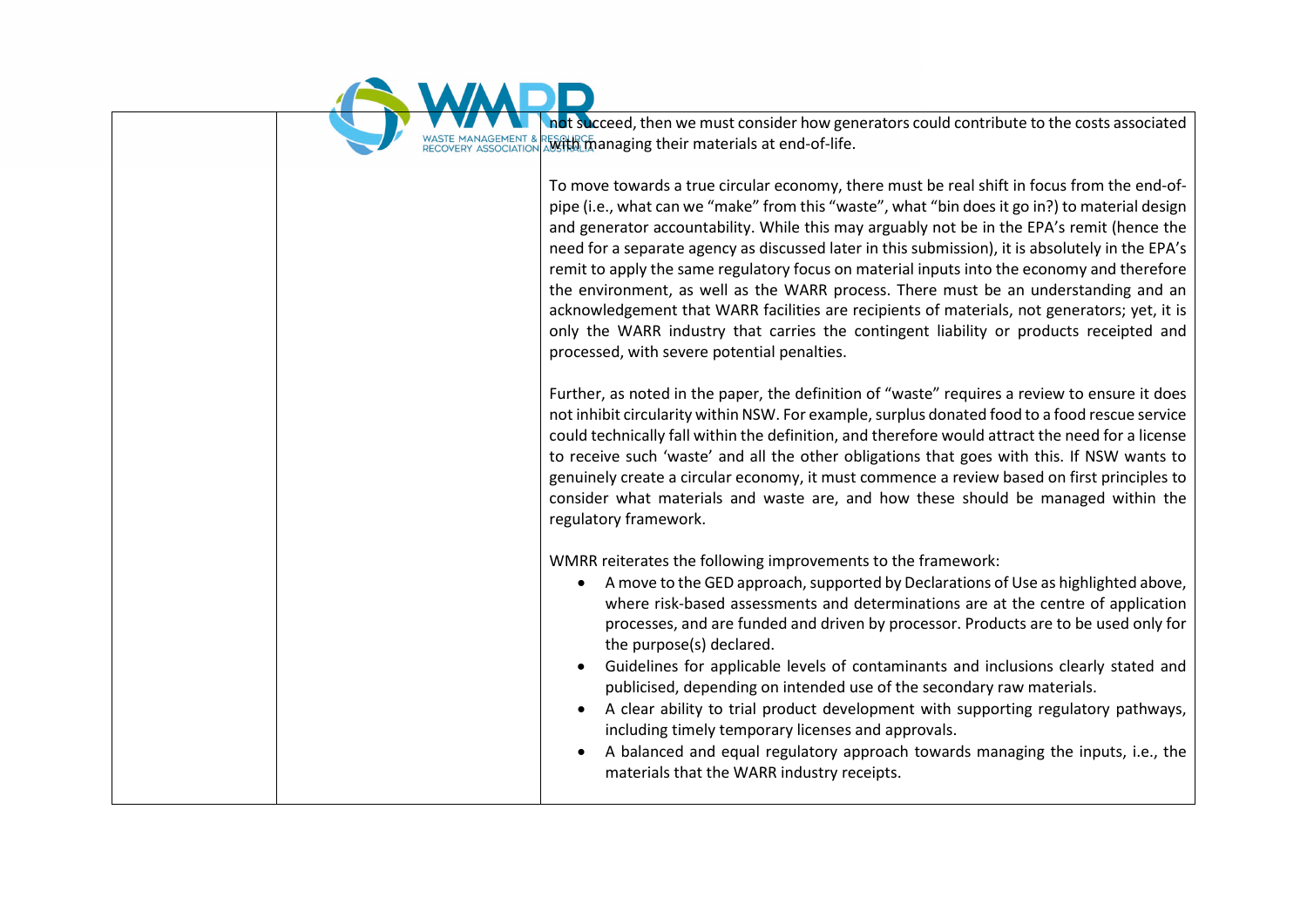|  |  | We als |
|--|--|--------|

|                                       | We also advocate that NSW urgently requires a separate statutory body with a ring-fenced                   |
|---------------------------------------|------------------------------------------------------------------------------------------------------------|
|                                       | $\mathbb{Z}$ ging, similar to Sustainability Victoria and Green Industries SA. This agency's mandate is to |
|                                       | progress NSW's transition to a circular economy, including developing policies that focus on               |
|                                       | material design, sustainable procurement and market demand, and developing a                               |
|                                       | comprehensive infrastructure plan. This work is important and complementary to the EPA's                   |
|                                       | regulatory role, providing the necessary (and currently lacking) strategic support to the                  |
|                                       | regulatory piece; compliance and enforcement of the regulatory framework should remain                     |
|                                       | and be the sole responsibility of the EPA.                                                                 |
| What specific benefits would an       | One of the major issues of the NSW resource recovery regulatory landscape is that the                      |
| 'end of waste' provision deliver that | language used makes everything effectively a waste, and therefore, does not recognise the                  |
| are aren't already provided by the    | true value and benefits of secondary materials, including job creation, new industries,                    |
| current framework?                    | economic growth, environmental protection, carbon reduction, and more. This in part may                    |
|                                       | return to the view that the framework is inhibiting landfill levy avoidance and "opportunistic             |
|                                       | disposal of waste". The fact that "resource recovery waste" is an actual term in this paper                |
| Does the current waste definition     | highlights the existing conflict and confusion.                                                            |
| facilitate<br>circular<br>economy     |                                                                                                            |
| while ensuring the<br>outcomes        | Despite the state government's mandate to increase resource recovery, NSW continues to                     |
| protection of the environment and     | rely on a problematic definition of waste that defines waste as "any substance that is                     |
| human health? If not, what changes    | discharged, emitted, or deposited in the environment as to cause an alteration in the                      |
| do you suggest?                       | environment", meaning there are no clear parameters of what constitutes waste; virtually                   |
|                                       | anything could be "waste" and regulated by the EPA. The definition also does not allow for a               |
|                                       | transition from waste to resource; in fact, it states that "a substance is not precluded from              |
|                                       | being waste for the purposes of this [POEO] Act merely because it is or may be processed,                  |
|                                       | recycled, re-used or recovered."                                                                           |
|                                       |                                                                                                            |
|                                       | The introduction of an 'end of waste' provision may at least provide some clarity that a                   |
|                                       | material is no longer a waste; however, it must be noted that this regime and approach has                 |
|                                       | proven to be problematic and time consuming. For example in Queensland where this regime                   |
|                                       | exists, approvals can be extremely lengthy and could also lead to unintended outcomes,                     |
|                                       | including that once a provision is in place for a material stream, it can only be used for that            |
|                                       | approved purpose. As such, the approach taken in Victoria and SA, which is less                            |
|                                       | interventionist and reliant on government action for individual request, is preferred.                     |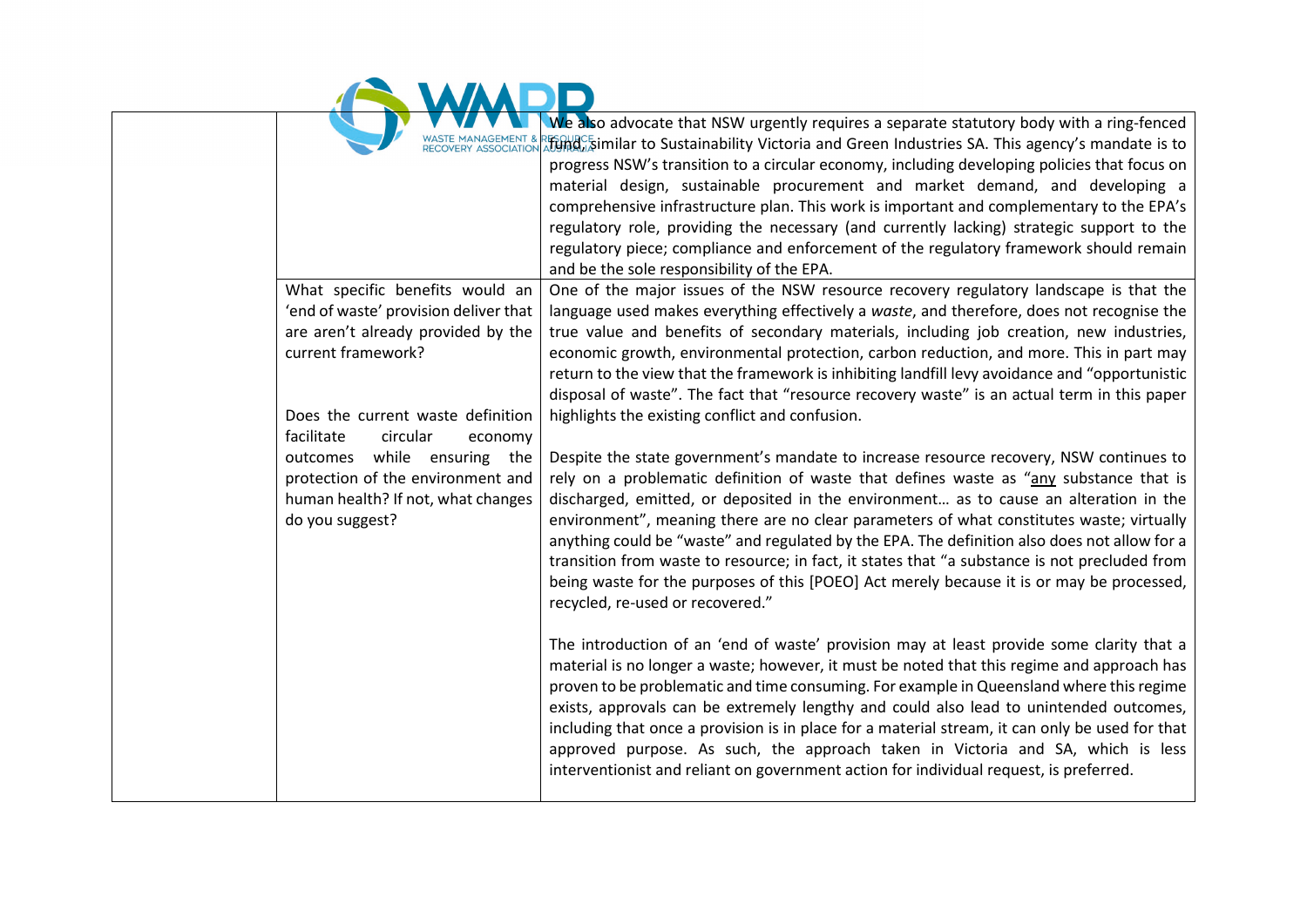|  |  | <b>AAA</b> |       |
|--|--|------------|-------|
|  |  |            | As me |

|                                                                |                                                                                                                                                                             | As mentioned above, language should not be understated as it can drive positive (or<br>hegative) connotations and encourage actions that would meet the state government's<br>objectives. WMRR proposes that the definition of waste in NSW does require urgent review<br>in order to be simplified (it cannot and should not be a catch-all for the EPA and have no<br>boundaries). WMRR proposes a similar definition to the EU, which simply states that "waste<br>means any substance or object which the holder discards or intends or is required to discard".<br>The revised definition must also include a line stating that when a material receives a<br>resource recovery order and exemption, the material is deemed a resource and is no longer<br>waste.                                                                                                                                                                                                                                                                                                                                                                                                                                                                                                                                         |
|----------------------------------------------------------------|-----------------------------------------------------------------------------------------------------------------------------------------------------------------------------|----------------------------------------------------------------------------------------------------------------------------------------------------------------------------------------------------------------------------------------------------------------------------------------------------------------------------------------------------------------------------------------------------------------------------------------------------------------------------------------------------------------------------------------------------------------------------------------------------------------------------------------------------------------------------------------------------------------------------------------------------------------------------------------------------------------------------------------------------------------------------------------------------------------------------------------------------------------------------------------------------------------------------------------------------------------------------------------------------------------------------------------------------------------------------------------------------------------------------------------------------------------------------------------------------------------|
|                                                                | Are<br>there<br>resources<br>being<br>recovered or re-used outside of the<br>current exemption framework that<br>benefit<br>would<br>from<br>greater<br>regulatory clarity? | As mentioned above, regulatory clarity is required when translating existing EPA orders into<br>reality. This is an urgent requirement for FOGO as there is a significant disconnect between<br>the current RRO and contract specifications.                                                                                                                                                                                                                                                                                                                                                                                                                                                                                                                                                                                                                                                                                                                                                                                                                                                                                                                                                                                                                                                                   |
| The administration of<br>the<br>resource<br>recovery framework | How could the overall transparency<br>and clarity of the resource recovery<br>framework be improved?                                                                        | WMRR proposes the following framework improvements (in addition to those already<br>mentioned above) that drive much-needed transparency and clarity of the model:<br>A review of the current application process to enable improvements including<br>streamlining of processes, clarity around timeframes and expectations, guidance to<br>assist stakeholders with their applications (e.g., templates), and greater engagement<br>between the EPA and stakeholders during the application process. Additionally,<br>given the ongoing delays in approvals (industry) and claims of inadequacy (EPA), an<br>adequacy review of documents lodged could be implemented (similar to a pre-DA<br>process).<br>Any regulatory decisions made by the EPA must be subject to regulatory impact<br>assessments and decisions must be based on robust scientific evidence. A right to<br>appeal mechanism must also be put in place.<br>Improved and timely pathways for evolving licenses, taking into consideration the<br>need for businesses to address materials collected; for example, having to stockpile<br>volumes of recovered glass sand as the users of this material require large volumes<br>at one time and not the daily inputs that are received from households as well as the<br>lack of markets. |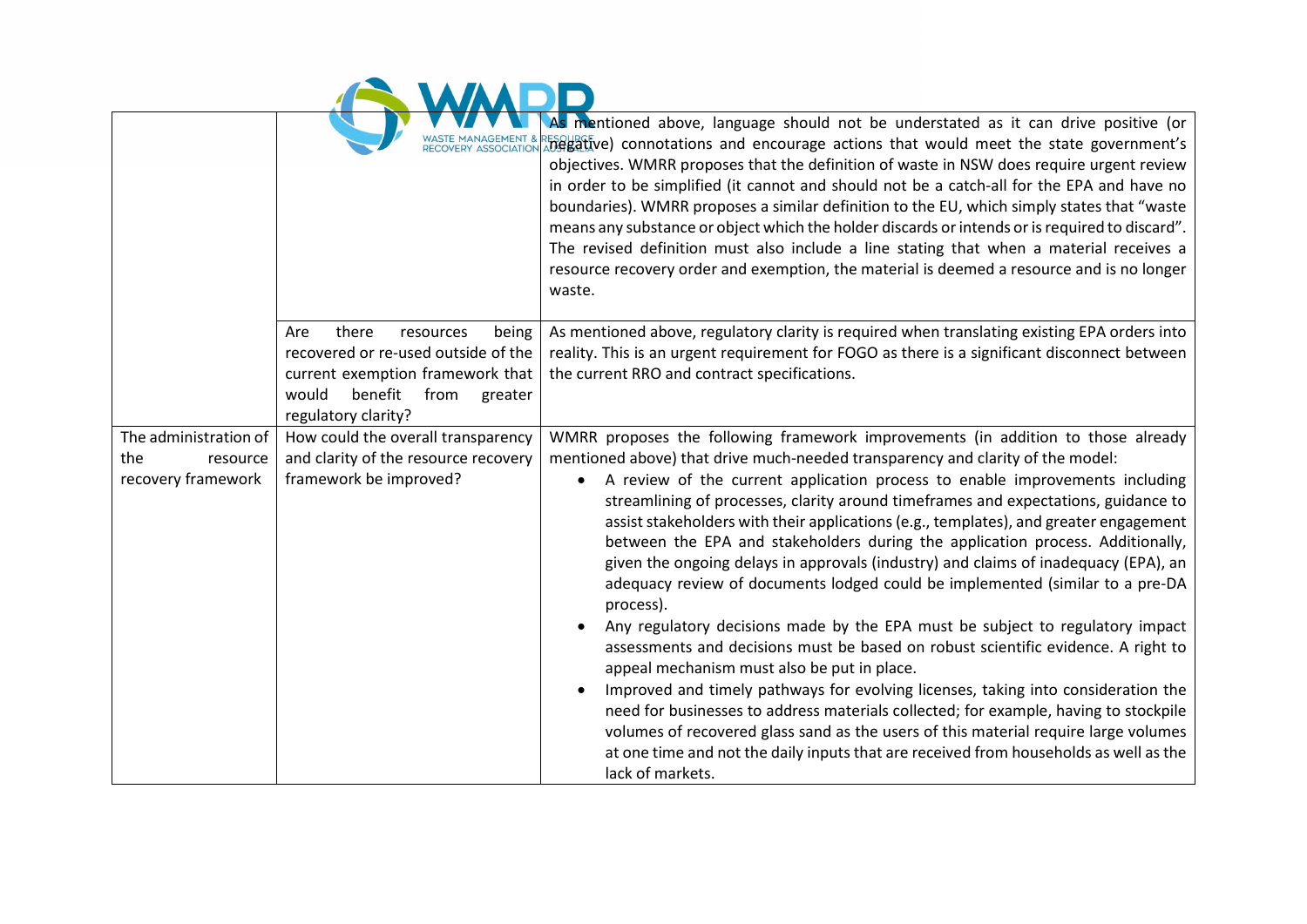| <b>WASTE MANAGEMENT &amp; RESOURCE</b> | N. |
|----------------------------------------|----|

| <b>FRY ASSOCIATION</b>                                                                                                                                | Ensuring a transparent and independent decision-making process with resource<br>recovery orders and exemptions determination conditions to commensurate with<br>risk, as well as fit-for-purpose standards developed in consultation with industry.<br>Additionally, these determinations must be decided on by an appropriately skilled<br>team that has a clear understanding of $-$ technical, operational, etc. $-$ WARR<br>operations.<br>The costs of sampling and testing present a barrier for recyclate to compete with<br>virgin materials. While we acknowledge that these requirements are necessary, we<br>would urge the NSW government to consider what incentives and subsidies it can<br>offer the WARR industry to improve market demand for secondary materials by<br>being market competitive; these can be at least partly funded by monies collected<br>through the landfill levy. |
|-------------------------------------------------------------------------------------------------------------------------------------------------------|----------------------------------------------------------------------------------------------------------------------------------------------------------------------------------------------------------------------------------------------------------------------------------------------------------------------------------------------------------------------------------------------------------------------------------------------------------------------------------------------------------------------------------------------------------------------------------------------------------------------------------------------------------------------------------------------------------------------------------------------------------------------------------------------------------------------------------------------------------------------------------------------------------|
| What tools, systems, data or<br>methods could be used by the EPA<br>to better understand the waste<br>utilised<br>being<br>under<br>the<br>framework? | There is an opportunity and need to link materials used and land developed within the<br>planning system so that we can accurately capture material flows in NSW.<br>NSW would also benefit from a precautionary approach to material use based on the<br>intended purpose. At present, the approach appears to reduce risk by simply continuing to                                                                                                                                                                                                                                                                                                                                                                                                                                                                                                                                                      |
|                                                                                                                                                       | reduce the level of contaminant applicable.<br>Greater engagement with technical and academics to understand materials and uses is<br>required in NSW. SA creates panels of cross sector experts to assess and understand intended<br>use and NSW should undertake a similar approach to ensure that the EPA has contemporary<br>scientific and industry knowledge.                                                                                                                                                                                                                                                                                                                                                                                                                                                                                                                                      |
|                                                                                                                                                       | There are in existence, a number of standards and specifications for the use of secondary<br>materials, many of which are national. In the first instance, the EPA should establish a<br>database of these specifications and commit to transitioning a material from waste to<br>resource if it meets these specifications. Standards and specifications are critical as they<br>provide the market with confidence about alternative recycled materials that could be used<br>and also address the perception of quality of these materials.                                                                                                                                                                                                                                                                                                                                                           |
| What processes could the EPA put<br>in place when determining whether<br>existing orders and exemptions                                               | Consistent monitoring of these approvals when they are in place is necessary. Proposals to<br>revoke an approval should never come as a surprise to operators when there should have<br>been ongoing monitoring and engagement.                                                                                                                                                                                                                                                                                                                                                                                                                                                                                                                                                                                                                                                                          |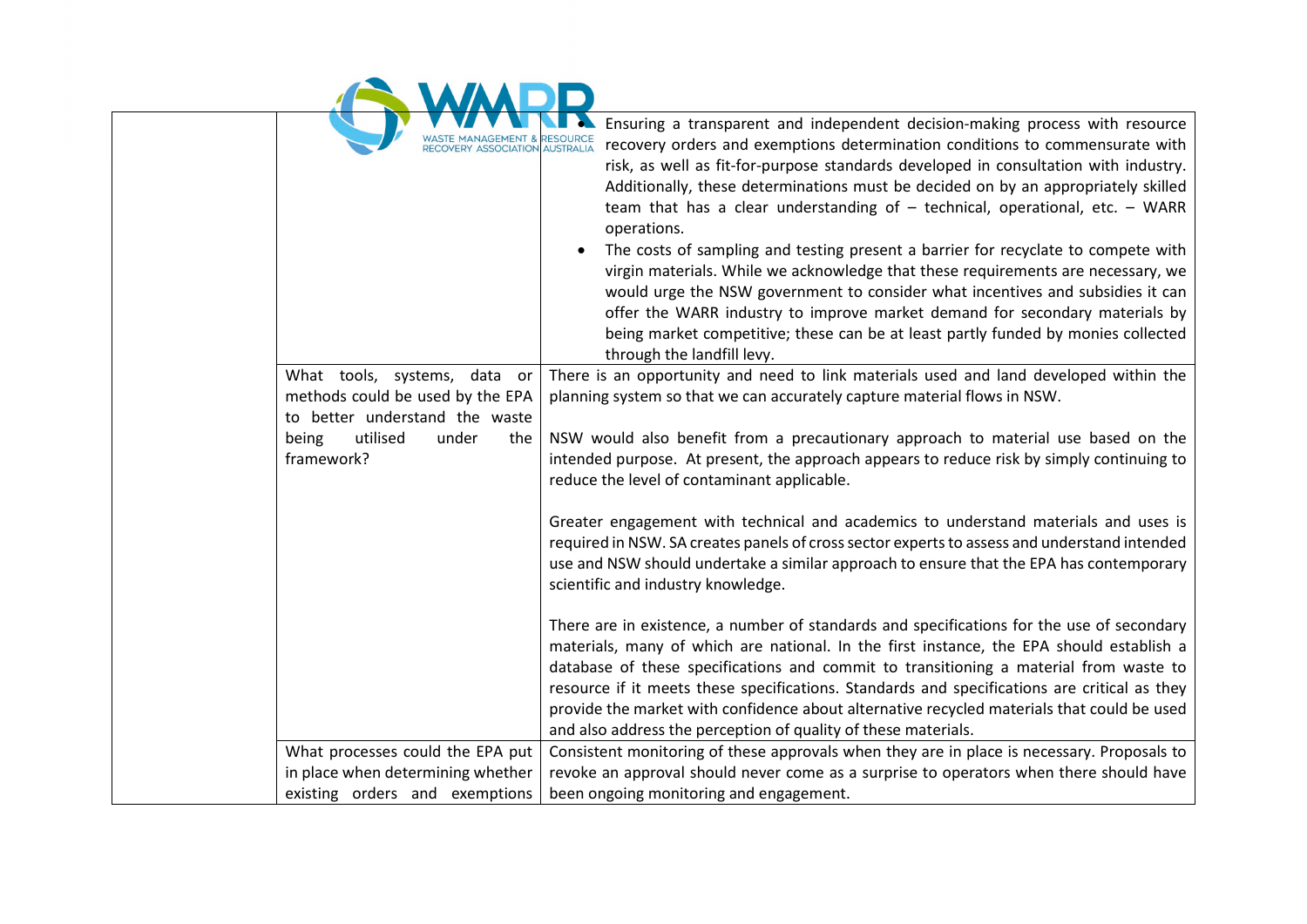|                                                         | should be amended or revoked due<br>risks?                                                                                                                                                 | to environmental or Bumana of the RESPECT. similar to the model in SA, should be engaged in the consideration or amendments<br>or revocations as these must take into account contemporary expert information on the<br>impacts and final decisions based on robust scientific evidence, all of which must be made<br>publicly available.                                                                                                                                                                                                                                                                                                                                                                                                                                                                                                                                                                                                                                                                                                                                                                                                                                                                                                                                                                                                                                                                                                                                                                                                                                                                                                                                                                                                                                                                                                                                                                                                                                           |
|---------------------------------------------------------|--------------------------------------------------------------------------------------------------------------------------------------------------------------------------------------------|-------------------------------------------------------------------------------------------------------------------------------------------------------------------------------------------------------------------------------------------------------------------------------------------------------------------------------------------------------------------------------------------------------------------------------------------------------------------------------------------------------------------------------------------------------------------------------------------------------------------------------------------------------------------------------------------------------------------------------------------------------------------------------------------------------------------------------------------------------------------------------------------------------------------------------------------------------------------------------------------------------------------------------------------------------------------------------------------------------------------------------------------------------------------------------------------------------------------------------------------------------------------------------------------------------------------------------------------------------------------------------------------------------------------------------------------------------------------------------------------------------------------------------------------------------------------------------------------------------------------------------------------------------------------------------------------------------------------------------------------------------------------------------------------------------------------------------------------------------------------------------------------------------------------------------------------------------------------------------------|
|                                                         |                                                                                                                                                                                            | As highlighted above, any regulatory decisions made by the EPA in relation to existing orders<br>and exemptions must be subject to regulatory impact assessments, with a clear appeal<br>mechanism put in place.                                                                                                                                                                                                                                                                                                                                                                                                                                                                                                                                                                                                                                                                                                                                                                                                                                                                                                                                                                                                                                                                                                                                                                                                                                                                                                                                                                                                                                                                                                                                                                                                                                                                                                                                                                    |
| Enforcement of the<br>resource<br>recovery<br>framework | How could the framework<br>be<br>strengthened<br>to<br>ensure<br>responsibility along the whole<br>supply chain - waste generator,<br>transporter, processor, transporter<br>and consumer? | There are a number of proposals, some of which have been discussed in varying degrees over<br>the years between the EPA and industry, that could strengthen the framework and ensure<br>shared responsibility throughout the supply chain. WMRR highlights the following:<br>Waste tracking: in relation to C&D waste, there needs to be stronger linkages<br>$\bullet$<br>between the state planning system and the EPA's WARR model. Waste should be<br>tracked from the DA stage till its final destination and the EPA should make linking<br>the waste plan with a DA mandatory. This will assist in ensuring companies collect<br>and provide accurate information in relation to volumes and contamination and<br>assist the EPA with tracking contaminated material flows. The EPA could then expand<br>its existing online waste tracking system, which is currently used to track hazardous<br>waste, to also capture all material flows (C&D and beyond).<br>Progressing the unexpected asbestos finds protocol to enable reasonable and<br>workable pathways in the event of an unexpected find. These types of guidelines<br>should be replicated across different types of known contaminants.<br>As a matter of urgency, WMRR is calling on the EPA to activate its rejected loads<br>register and to determine (and mandate the use of) authorised transporters.<br>Following in Victoria's footsteps, NSW should require generators to provide a<br>certificate indicating that they have classified their materials accurately.<br>Incorporating generators within the regulatory framework and amplifying recent<br>work in NSW related to plastics where there are now powers to influence product<br>design. In the absence of sustainable design requirements that are enforceable, as<br>well as other policy initiatives such as genuine extended producer responsibility<br>(building on NSW's successful container deposit scheme), we will continue with |